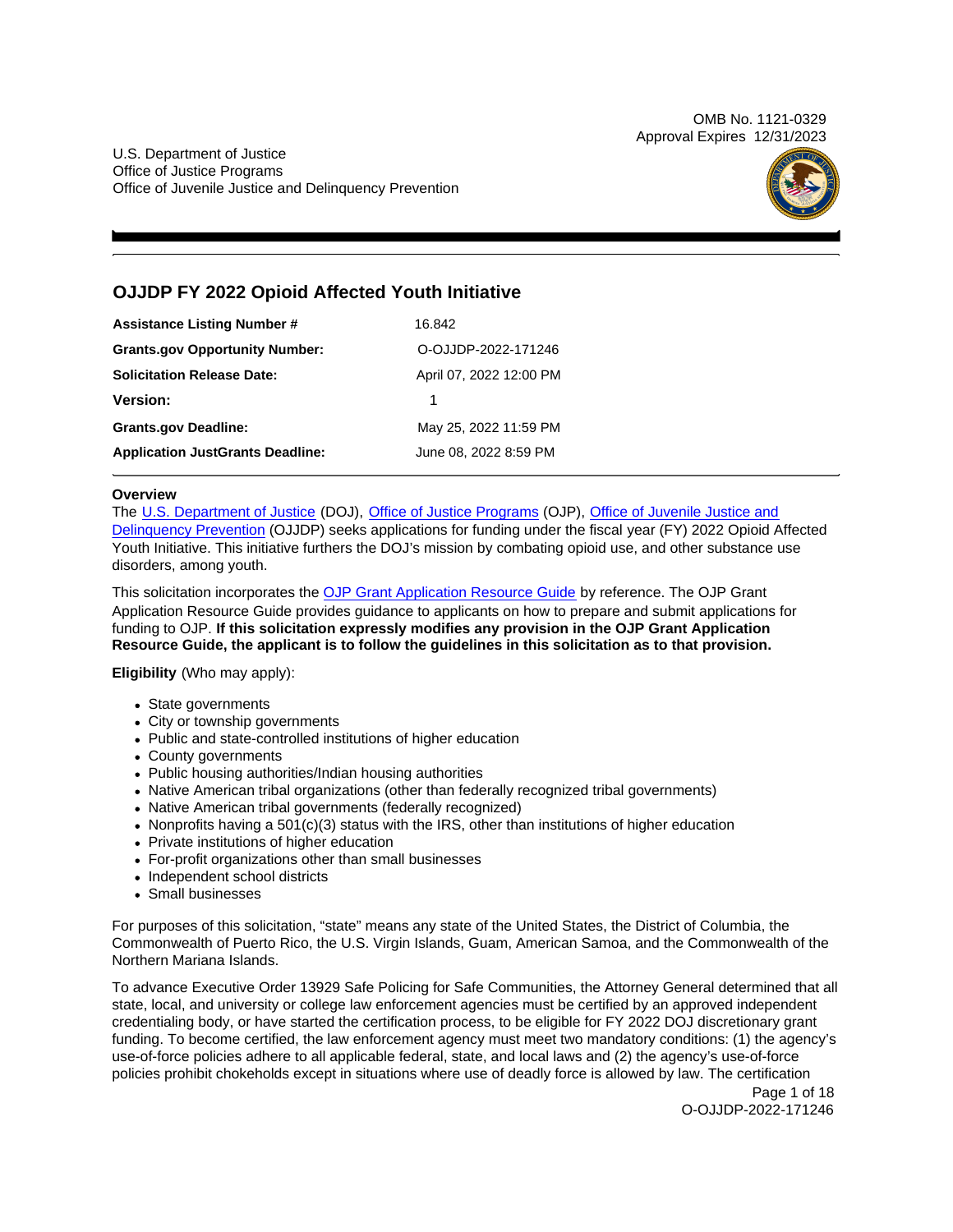<span id="page-1-0"></span>requirement also applies to law enforcement agencies receiving DOJ discretionary grant funding through a subaward. For detailed information on this certification requirement, please visit [https://cops.usdoj.gov/SafePolicingEO](https://cops.usdoj.gov/SafePolicingEO%20) to access the Standards for Certification on Safe Policing for Safe Communities, the Implementation Fact Sheet, and the List of Designated Independent Credentialing Bodies.

Eligible applicants who propose to provide direct services must not include the provision of services to youth age 18 or older unless such youth entered the funded program as a participant prior to reaching the age of 18 in which case the youth may remain until s/he has completed the program. Proposed activities must demonstrate a clear nexus between youth and the effects of opioids.All recipients and subrecipients (including any for-profit organization) must forgo any profit or management fee.

## **Solicitation Categories**

This solicitation does not include Solicitation Categories.

## **Eligible Applicants:**

City or township governments, County governments, For profit organizations other than small businesses, Independent school districts, Native American tribal governments (Federally recognized), Native American tribal organizations (other than Federally recognized tribal governments), Nonprofits having a 501(c)(3) status with the IRS, other than institutions of higher education, Private institutions of higher education, Public and State controlled institutions of higher education, Public housing authorities/Indian housing authorities, Small businesses, State governments

OJJDP will consider applications under which two or more entities would carry out the federal award; however, only one entity may be the applicant. Any others must be proposed as subrecipients (subgrantees). For additional information on subawards, see the [OJP Grant Application Resource Guide.](https://www.ojp.gov/funding/Apply/Resources/Grant-App-Resource-Guide.htm)

## **Contact Information**

For technical assistance with submitting the Application for Federal Assistance standard form (SF)-424 and the Disclosure of Lobbying Activities form (SF-LLL) in [Grants.gov](https://Grants.gov), contact the [Grants.gov](https://Grants.gov) Customer Support Hotline at 800-518-4726 or 606-545-5035, [Grants.gov Customer Support,](https://www.grants.gov/web/grants/support.html) or [support@grants.gov.](mailto:support@grants.gov) The [Grants.gov](https://Grants.gov)  Support Hotline operates 24 hours a day, 7 days a week, except on federal holidays.

For technical assistance with submitting the **full application** in DOJ's Justice Grants System (JustGrants), contact the JustGrants Service Desk at 833–872–5175 or [JustGrants.Support@usdoj.gov.](mailto:JustGrants.Support@usdoj.gov) The JustGrants Service Desk operates 5 a.m. to 9 p.m. eastern time (ET) Monday to Friday, and 9 a.m. to 5 p.m. ET on Saturday, Sunday, and federal holidays.

For assistance with any other requirements of this solicitation, contact the OJP Response Center by telephone at 800–851–3420 or TTY: 301–240–6310 (hearing impaired only), or by email at [grants@ncjrs.gov.](mailto:grants@ncjrs.gov) The OJP Response Center hours of operation are 10 a.m. to 6 p.m. ET Monday to Friday, and 10 a.m. to 8 p.m. on the solicitation closing date. General information on applying for OJJDP awards can be found at [https://www.ojjdp.gov/funding/funding.html.](https://www.ojjdp.gov/funding/funding.html)

For information related to unforeseen technical issues beyond the control of the applicant impacting submission, see "**How to Apply**" section, **Experiencing Unforeseen Technical Issues**.

## **Submission Information**

**Step 1:** The applicant must submit by the [Grants.gov](https://Grants.gov) deadline the required Application for Federal Assistance standard form (SF)-424 and a Disclosure of Lobbying Activities (SF-LLL) form when they register in [Grants.gov](https://Grants.gov)  at [https://www.grants.gov/web/grants/register.html.](https://www.grants.gov/web/grants/register.html) To register in [Grants.gov](https://Grants.gov), the applicant will need to ensure that its System for Award Management (SAM) registration is current.

**Step 2:** The applicant must then submit the **full application,** including attachments, in JustGrants at [JustGrants.usdoj.gov.](https://justicegrants.usdoj.gov/) To be considered timely, the full application must be submitted in JustGrants by the JustGrants application deadline. OJP encourages applicants to review the "How to Apply" section in the [OJP](https://www.ojp.gov/funding/apply/ojp-grant-application-resource-guide#apply)  [Grant Application Resource Guide](https://www.ojp.gov/funding/apply/ojp-grant-application-resource-guide#apply) and the [JustGrants website](https://justicegrants.usdoj.gov/news) for more information, resources, and training.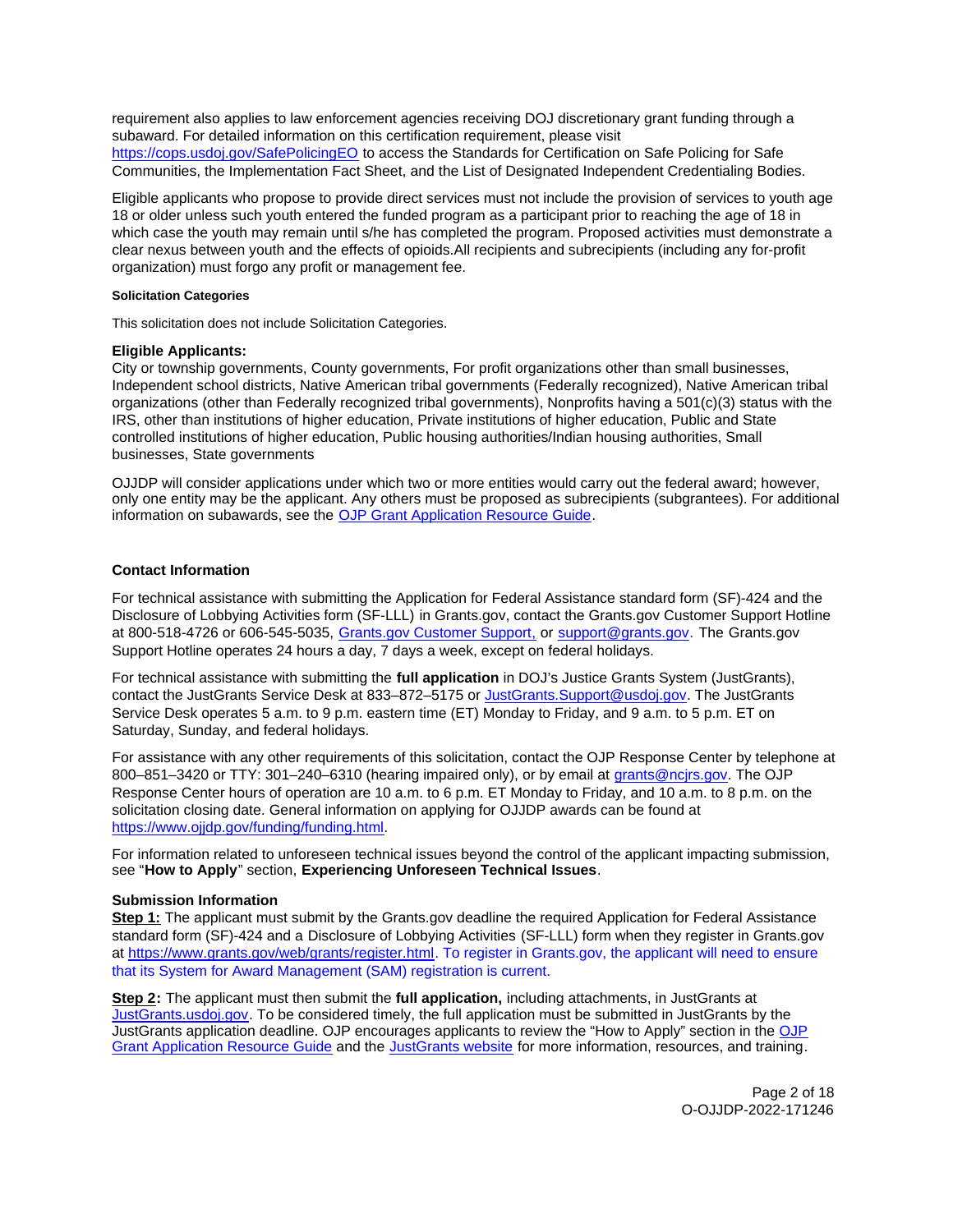Page 3 of 18 O-OJJDP-2022-171246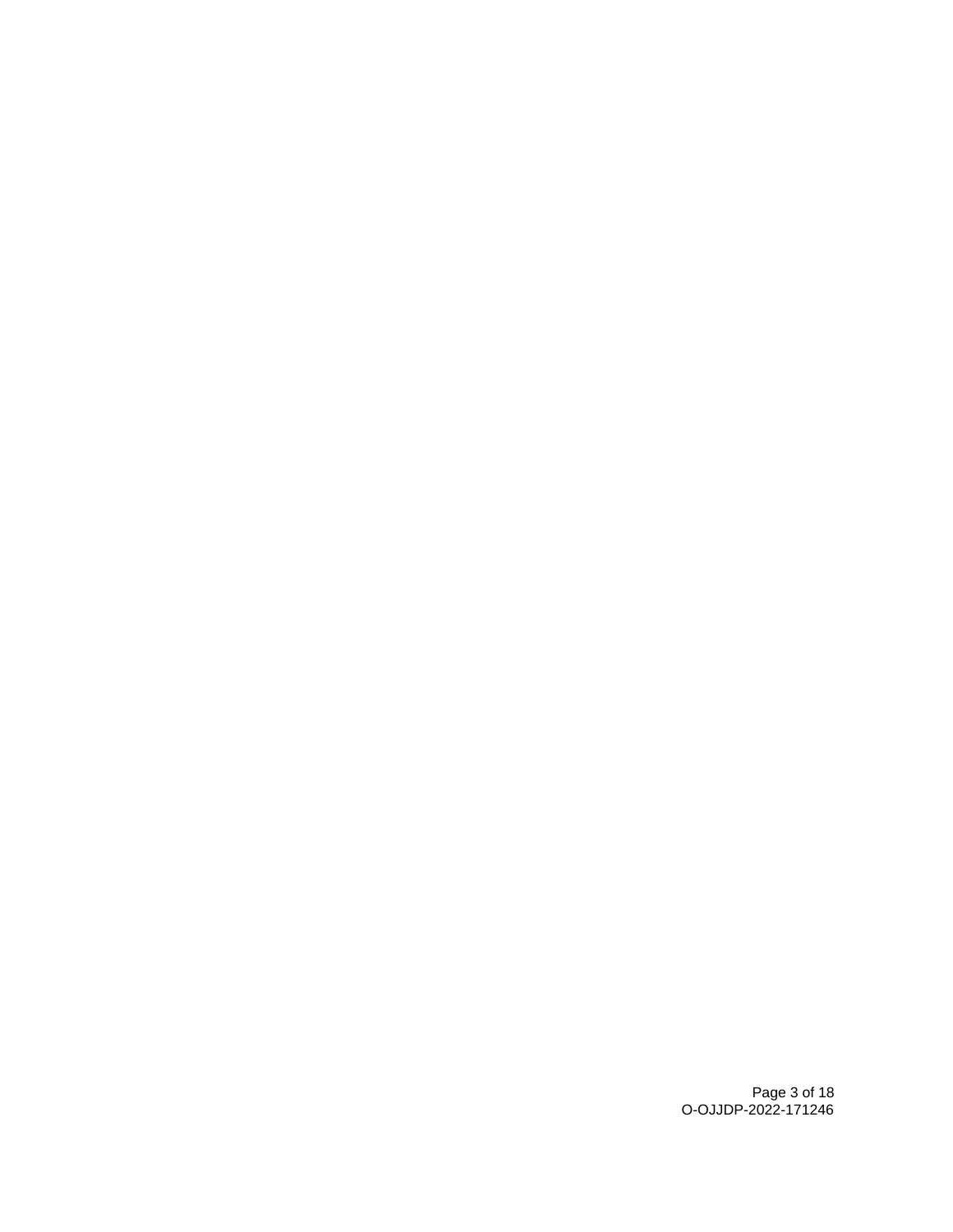# **Contents**

| Contact Information                                                                     | $\overline{2}$  |
|-----------------------------------------------------------------------------------------|-----------------|
| <b>Program Description</b>                                                              | 6               |
| Overview                                                                                | 6               |
| <b>Statutory Authority</b>                                                              | 6               |
| Specific Information                                                                    | 6               |
| Goals, Objectives, Deliverables, and Timeline                                           | 6               |
| Evidence-Based Programs or Practices                                                    | $\overline{7}$  |
| Information Regarding Potential Evaluation of Programs and Activities                   | $\overline{7}$  |
| <b>OJP Priority Areas</b>                                                               | 7               |
| <b>Federal Award Information</b>                                                        | 8               |
| Awards, Amounts and Durations                                                           | 8               |
| Availability of Funds                                                                   | 8               |
| <b>Types of Awards</b>                                                                  | 8               |
| Financial Management and System of Internal Controls                                    | 8               |
| <b>Budget Information</b>                                                               | 8               |
| Cost Sharing or Matching Requirement                                                    | 8               |
| Pre-agreement Costs (also known as Pre-award Costs)                                     | 9               |
| Limitation on Use of Award Funds for Employee Compensation: Waiver                      | 9               |
| Prior Approval, Planning, and Reporting of Conference/Meeting/Training Costs            | 9               |
| Costs Associated with Language Assistance (if applicable)                               | 9               |
| <b>Eligibility Information</b>                                                          | 9               |
| Application and Submission Information                                                  | 9               |
| Information to Complete the Application for Federal Assistance (SF-424)                 | 9               |
| Standard Applicant Information (JustGrants 424 and General Agency Information)          | 10              |
| Proposal Abstract                                                                       | 10              |
| <b>Proposal Narrative</b>                                                               | 10              |
| Goals, Objectives, Deliverables, and Timeline                                           | 11              |
| <b>Budget and Associated Documentation</b>                                              | 11              |
| Budget Worksheet and Budget Narrative (Web-based Form)                                  | 11              |
| Indirect Cost Rate Agreement (if applicable)                                            | 12              |
| Financial Management Questionnaire (including applicant disclosure of high-risk status) | 12              |
| Disclosure of Process Related to Executive Compensation                                 | 12              |
| <b>Additional Application Components</b>                                                | 12              |
| Research and Evaluation Independence and Integrity Statement                            | 12              |
| <b>Disclosures and Assurances</b>                                                       | 12 <sub>2</sub> |
| Disclosure of Lobbying Activities                                                       | 12              |
| DOJ Certified Standard Assurances                                                       | 12              |
| Applicant Disclosure of Duplication in Cost Items                                       | 12              |
| DOJ Certifications Regarding Lobbying; Debarment, Suspension and Other Responsibility   |                 |
| Matters; and Drug-Free Workplace Requirements                                           | 12              |
| Applicant Disclosure and Justification - DOJ High-Risk Grantees (if applicable)         | 13              |
| How to Apply                                                                            | 13              |
| Submission Dates and Time                                                               | 13              |
| Application Review Information                                                          | 14              |
| <b>Review Criteria</b>                                                                  | 14              |
| <b>Review Process</b>                                                                   | 14              |
| <b>Federal Award Administration Information</b>                                         | 15              |
|                                                                                         |                 |

Page 4 of 18 O-OJJDP-2022-171246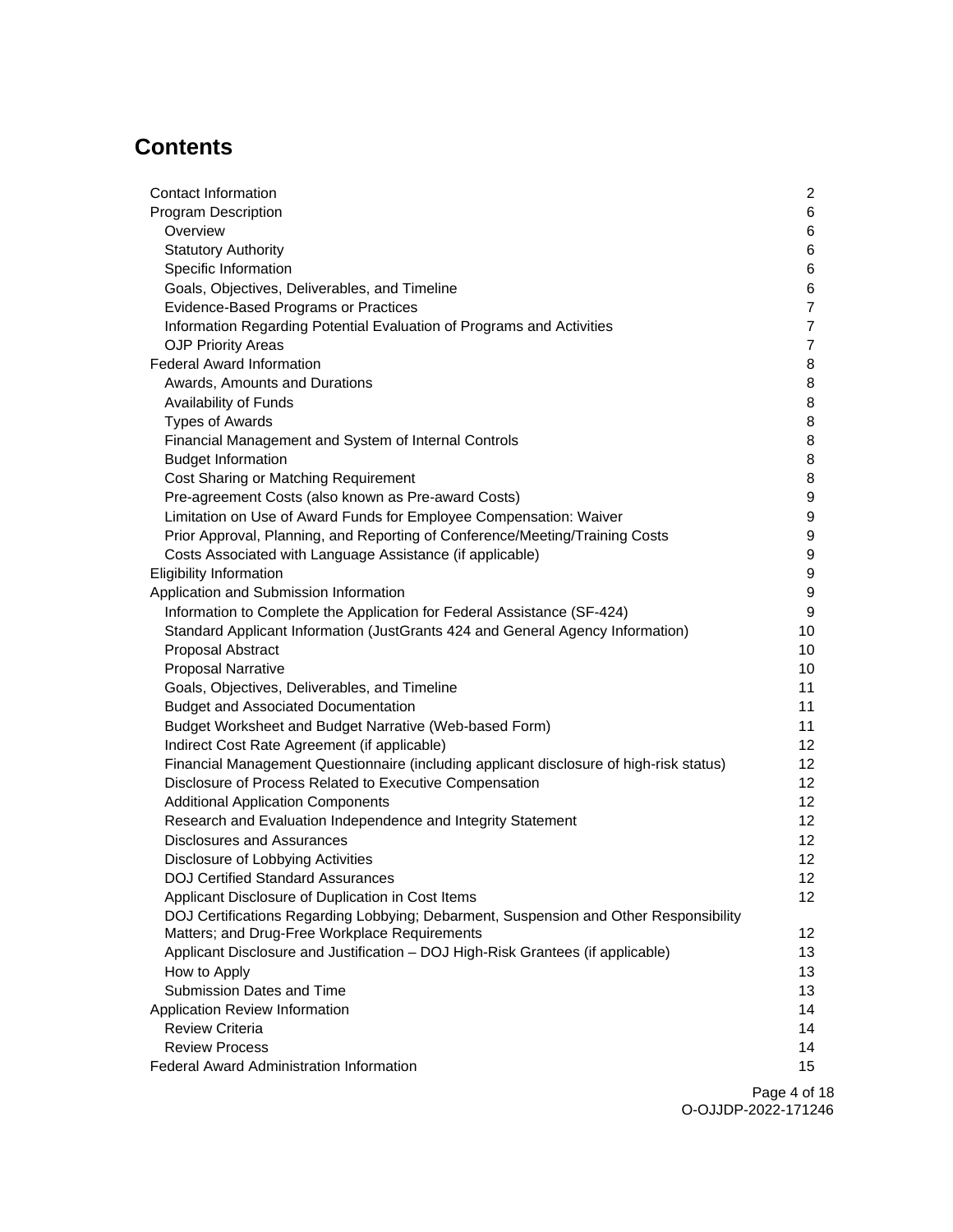| <b>Federal Award Notices</b>                                            |    |
|-------------------------------------------------------------------------|----|
| Administrative, National Policy, and Other Legal Requirements           | 15 |
| Information Technology (IT) Security Clauses                            | 15 |
| General Information about Post-Federal Award Reporting Requirements     | 15 |
| Federal Awarding Agency Contact(s)                                      | 15 |
| Other Information                                                       | 16 |
| Freedom of Information and Privacy Act (5 U.S.C. 552 and 5 U.S.C. 552a) | 16 |
| Provide Feedback to OJP                                                 | 16 |
| Performance Measures                                                    | 16 |
| <b>Application Checklist</b>                                            | 17 |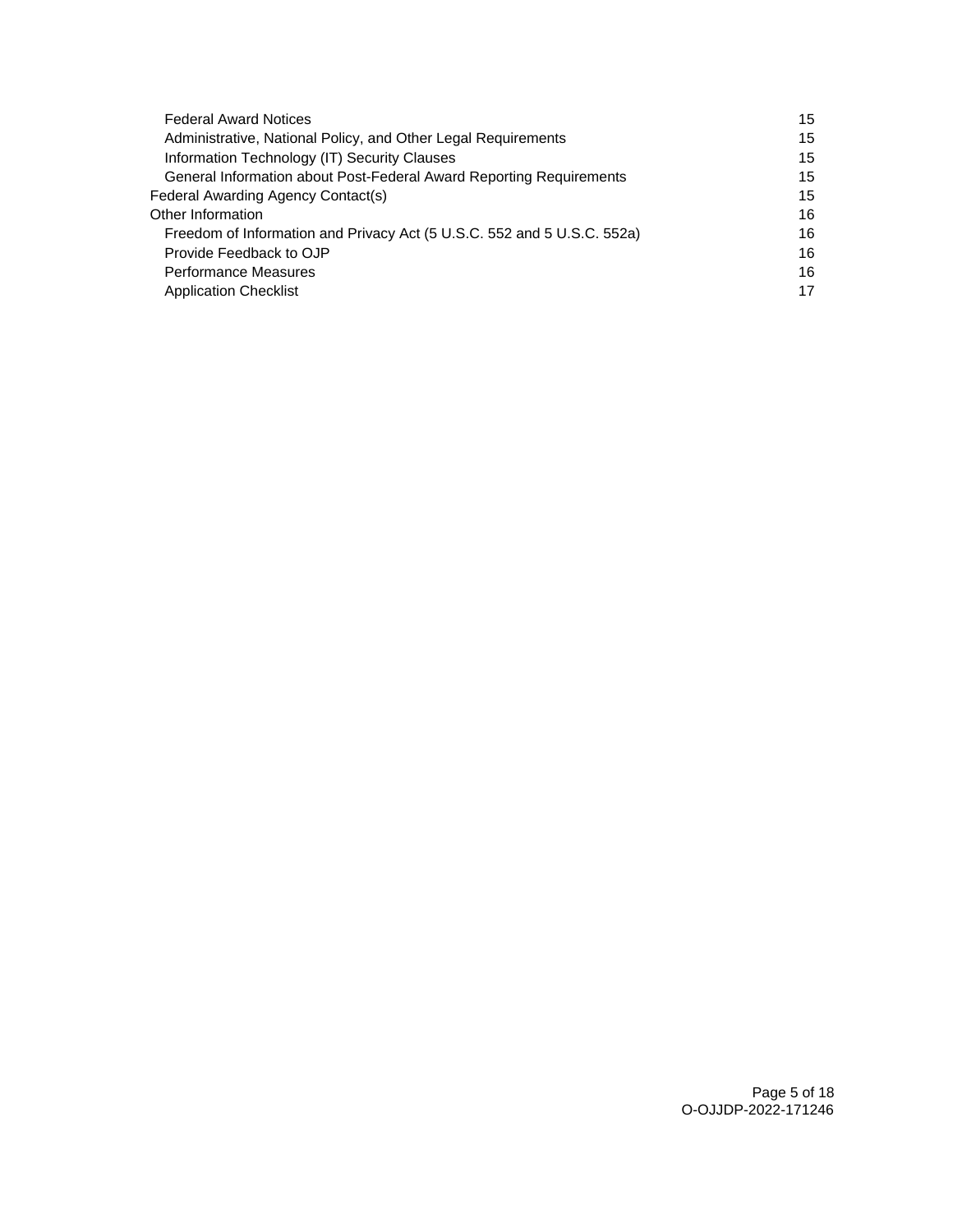## <span id="page-5-0"></span>**Program Description**

#### **Overview**

OJP is committed to advancing work that promotes civil rights and racial equity, increases access to justice, supports crime victims and individuals impacted by the justice system, strengthens community safety and protects the public from crime and evolving threats, and builds trust between law enforcement and the community.

OJJDP envisions a nation where our children are free from crime and violence. If they come into contact with the justice system, the contact should be rare, fair, and beneficial to them. This program will support the efforts of states, communities, jurisdictions, nonprofit organizations, for-profit organizations, and institutions of higher education to implement programs and strategies that identify, respond to, treat, and support children, youth, and families impacted by the opioid epidemic, and other substance use disorders, to ensure public safety.

## **Statutory Authority**

Authority for awards under this solicitation may be provided by a full-year appropriations act for FY 2022. As of the writing of this solicitation, the Department of Justice is operating under a short-term "Continuing Resolution;" no full-year appropriation for the Department has been enacted for FY 2022.

#### **Specific Information**

The opioid epidemic has disrupted public safety and public health. This crisis significantly increased the burden on state and local law enforcement, substance use treatment delivery systems, mental health systems, child welfare and foster care, and the juvenile and criminal justice systems. Through this program, OJJDP will support states and communities to develop coordinated responses to opioid use-related challenges that impact youth and community safety. Funding under this program may be used to support programs and services to youth and families impacted by both opioids and other substance use disorders.

## **Goals, Objectives, Deliverables, and Timeline**

The OJJDP FY 2022 Opioid Affected Youth Initiative will fund sites to develop coordinated intervention and prevention responses that identify and address challenges resulting from opioid use and misuse that are impacting youth and community safety. Proposed activities must demonstrate a clear nexus between youth and the effects of opioids. Sites will work with OJJDP and a training and technical assistance provider to develop strategies and programs to be implemented that address specific challenges resulting from opioid use and misuse.

## **Goals**

The goal of the Opioid Affected Youth Initiative is to provide programs and services to youth and families impacted by both opioid use and other substance use disorders.

## **Objectives**

Objectives include implementing prevention, intervention, and treatment programs that address the needs of pregnant and postpartum women, parents/primary caregivers, and youth; reducing foster care system involvement; implementing integrated services for parents and children that support families through treatment and recovery; and supporting the juvenile and criminal justice systems to address the needs of children and youth impacted by opioids and other substances.

## **Deliverables**

Deliverables include the implementation of prevention, intervention, diversion, treatment, and recovery programs and strategies that respond to both opioid and substance use disorders and ensure sustainable outcomes for youth and families.

Sites will work in partnership with representatives from law enforcement, education, mental health service providers, child welfare agencies, community health agencies, and community-based organizations that address substance use.

> Page 6 of 18 O-OJJDP-2022-171246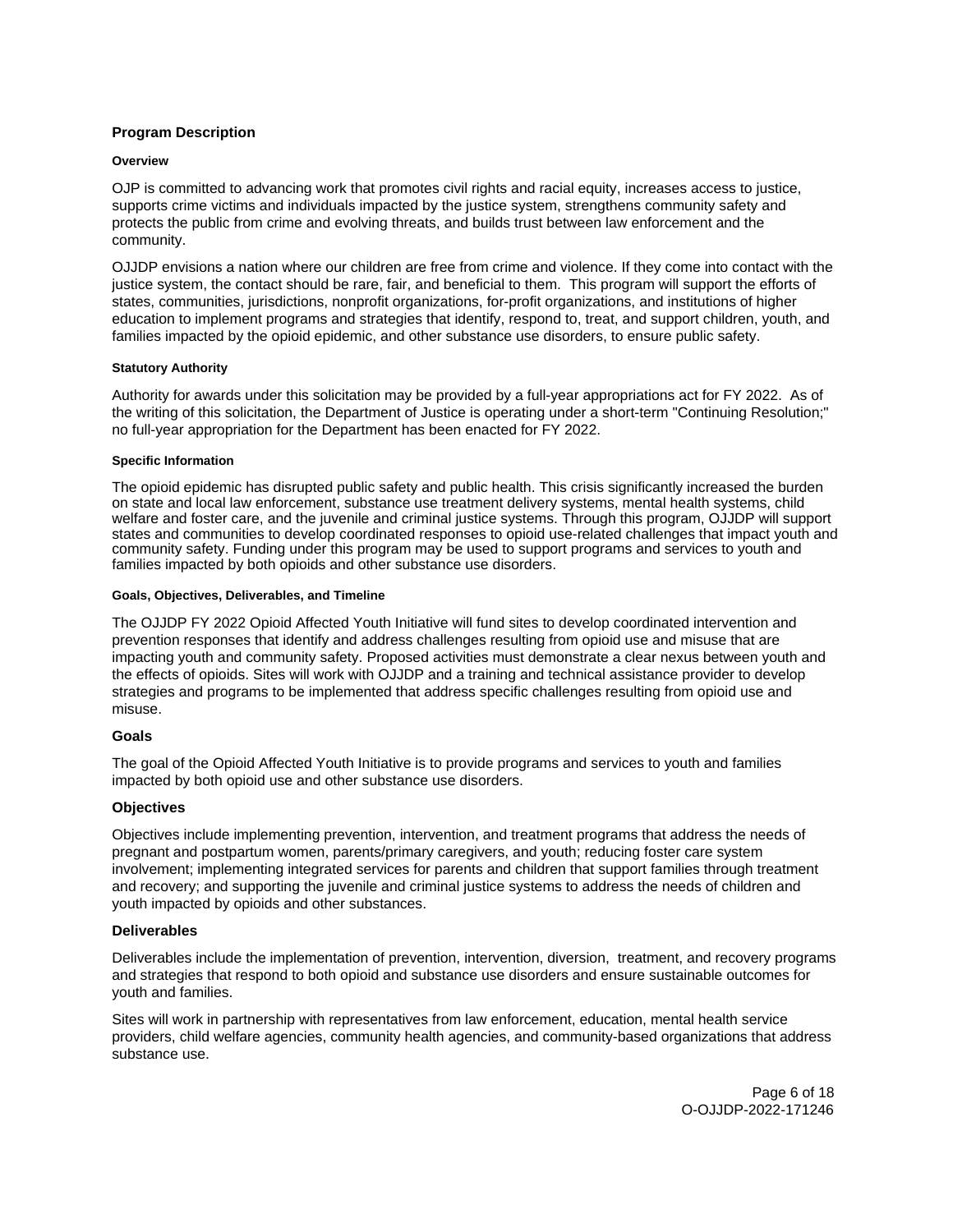<span id="page-6-0"></span>The Goals, Objectives, and Deliverables are directly related to the performance measures that show the results of the completed work as discussed in the "Application and Submission Information" section.

#### **Evidence-Based Programs or Practices**

OJP strongly encourages the use of data and evidence in policymaking and program development for criminal justice, juvenile justice, and crime victim services. For additional information and resources on evidence-based programs or practices, see the [OJP Grant Application Resource Guide.](https://www.ojp.gov/funding/Apply/Resources/Grant-App-Resource-Guide.htm)

#### **Information Regarding Potential Evaluation of Programs and Activities**

OJP may conduct or support an evaluation of the programs and activities funded under this solicitation. For additional information, see the [OJP Grant Application Resource Guide](https://www.ojp.gov/funding/apply/ojp-grant-application-resource-guide#potential-evaluation) section entitled "Information Regarding Potential Evaluation of Programs and Activities."

#### **OJP Priority Areas**

.

The Department of Justice is committed to advancing work that promotes civil rights and racial equity, increases access to justice, supports crime victims and individuals impacted by the justice system, strengthens community safety and protects the public from crime and evolving threats, and builds trust between law enforcement and the community.

1. Priority Considerations Supporting Executive Order 13985, Advancing Racial Equity and Support for Underserved Communities Through the Federal Government

Consistent with this Executive Order, the term "underserved community" refers to a population sharing a particular characteristic, as well as a geographic community, that has been systematically denied a full opportunity to participate in aspects of economic, social, and civic life or whose members have been historically underserved, marginalized, and adversely affected by inequality. Such communities include, among others, Black people, Hispanics and Latino/a/e people, Native American and other Indigenous peoples of North America (including Alaska Natives, Eskimos, and Aleuts), Asian Americans, Native Hawaiians, and Pacific Islanders.

In support of Executive Order 13985, OJP will:

A. Give priority consideration to applications that include project(s) that will promote racial equity and the removal of barriers to access and opportunity for communities that have been historically underserved, marginalized, and adversely affected by inequality, when making award decisions.

To receive this consideration, the applicant must describe how the proposed project(s) will address potential inequities and barriers to equal opportunity, and/or contribute to greater access to services for underserved and historically marginalized populations.

B. OJJDP will give priority consideration to applicants that demonstrate a commitment to ensuring fairness, equity, and access to justice for all children and families regardless of their race or ethnicity; religion; socioeconomic status; gender; age; mental health; cognitive, sensory, or physical disability; sexual orientation or gender identity or expression; geographic location; or other characteristics historically linked to discrimination or exclusion.

To receive this priority consideration, applicants must include in their application a plan that describes how the applicant will incorporate these values and priorities into their program design.

C. Give priority consideration to applicants that can demonstrate that their capabilities and competencies for implementing their proposed project(s) are enhanced because the applicant (or at least one proposed subrecipient that will receive at least 30% of the requested award funding, as demonstrated in the Budget Worksheet and Budget Narrative) identifies as a culturally specific organization. To receive this additional priority consideration, applicants must describe how being a culturally specific organization (or funding the culturally specific subrecipient organization(s)) will enhance their ability to implement the proposed project (s) and should also specify which culturally specific populations are intended or expected to be served or to have their needs addressed under the proposed project(s).

> Page 7 of 18 O-OJJDP-2022-171246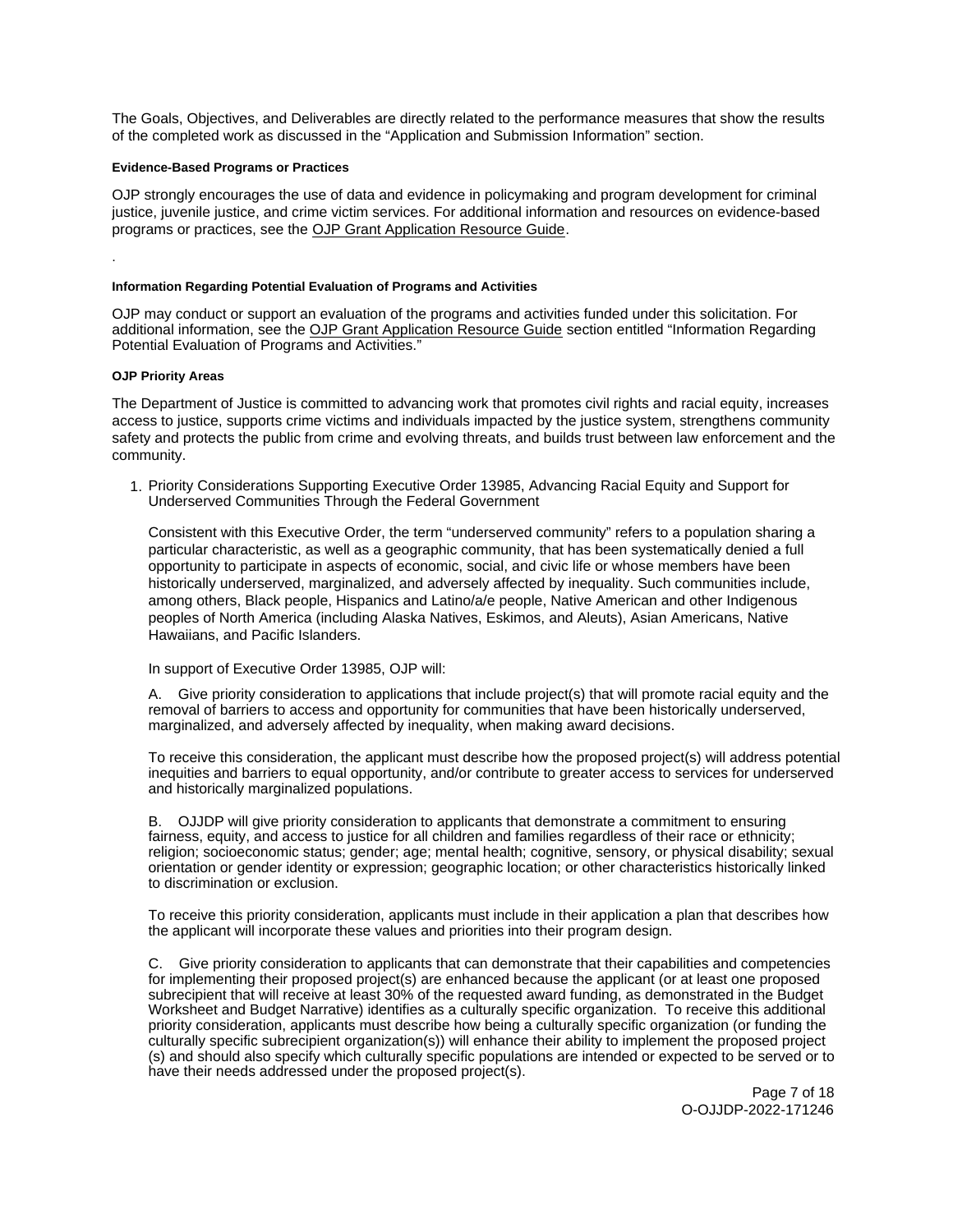<span id="page-7-0"></span>Culturally specific organizations are defined for purposes of this solicitation as private nonprofit or tribal organizations whose primary purpose as a whole is to provide culturally specific services to, among others, Black people, Hispanics and Latino/a/e people, Native American and other Indigenous peoples of North America (including Alaska Natives, Eskimos, and Aleuts), Asian Americans, Native Hawaiians, and/or Pacific Islanders.

Note: Addressing these priority areas is one of many factors that OJP considers in making funding decisions. Receiving priority consideration for one or more priority areas is not a guarantee of an award.

#### **Federal Award Information**

#### **Solicitation Categories**

This solicitation does not include Solicitation Categories.

#### **Awards, Amounts and Durations**

12 \$750,000.00

**Anticipated Number of Awards Anticipated Maximum Dollar Amount of Awards** 

10/1/22 12:00 AM 36

**Period of Performance Start Date**  Period of Performance Duration (Months)

**Anticipated Total Amount to be Awarded Under Solicitation**  \$9,000,000.00

#### **Availability of Funds**

This solicitation, and awards (if any are made) under this solicitation, are subject to the availability of appropriated funds and to any modifications or additional requirements that may be imposed by the agency or by law. In addition, nothing in this solicitation is intended to, and does not, create any right or benefit, substantive or procedural, enforceable at law or in equity by any party against the United States, its departments, agencies, or entities, its officers, employees, or agents, or any other person.

## **Types of Awards**

OJJDP expects to make awards under this solicitation as grants. See the "Administrative, National Policy, and Other Legal Requirements" section of the [OJP Grant Application Resource Guide](https://ojp.gov/funding/Apply/Resources/Grant-App-Resource-Guide.htm) for a brief discussion of important statutes, regulations, and award conditions that apply to many (or in some cases, all) OJP grants.

#### **Financial Management and System of Internal Controls**

Award recipients and subrecipients (including recipients or subrecipients that are pass-through entities) must, as described in the Part 200 Uniform Requirements as set out at 2 C.F.R. 200.303, comply with standards for financial and program management. See the [OJP Grant Application Resource Guide](https://www.ojp.gov/funding/apply/ojp-grant-application-resource-guide#fm-internal-controls) for additional information.

**Budget Information** 

## **Cost Sharing or Matching Requirement**

This solicitation does not require a match.

Page 8 of 18 O-OJJDP-2022-171246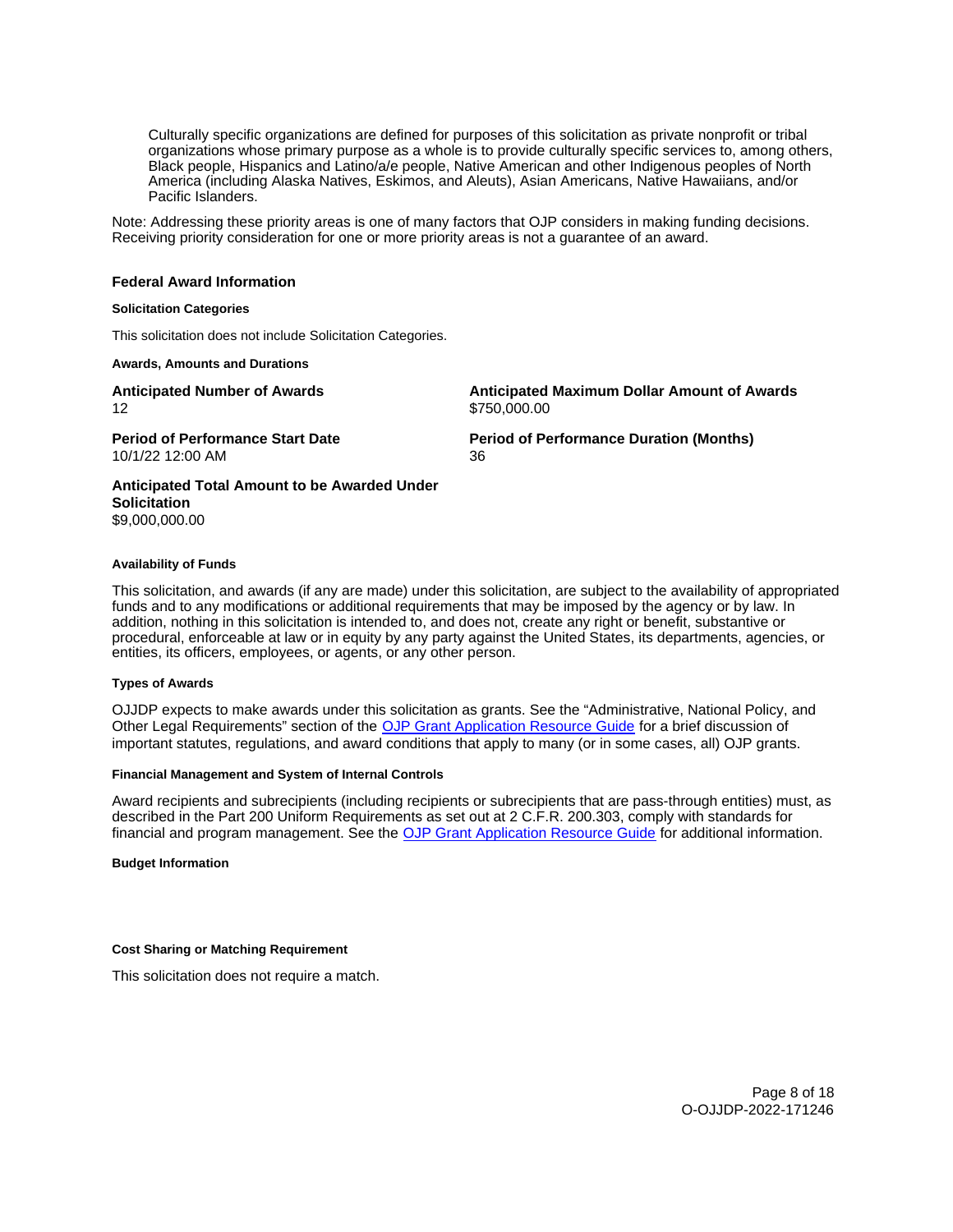#### <span id="page-8-0"></span>**Pre-agreement Costs (also known as Pre-award Costs)**

See the [OJP Grant Application Resource Guide](https://www.ojp.gov/funding/apply/ojp-grant-application-resource-guide#pre-agreement-costs) information on Pre-agreement Costs (also known as Pre-award Costs).

#### **Limitation on Use of Award Funds for Employee Compensation: Waiver**

See the [OJP Grant Application Resource Guide](https://www.ojp.gov/funding/apply/ojp-grant-application-resource-guide#limitation-use-award) information on the Limitation on Use of Award Funds for Employee Compensation; Waiver.

#### **Prior Approval, Planning, and Reporting of Conference/Meeting/Training Costs**

See the [OJP Grant Application Resource Guide](https://www.ojp.gov/funding/apply/ojp-grant-application-resource-guide#prior-approval) for information on Prior Approval, Planning, and Reporting of Conference/Meeting/Training Costs.

## **Costs Associated with Language Assistance (if applicable)**

See the [OJP Grant Application Resource Guide](https://www.ojp.gov/funding/apply/ojp-grant-application-resource-guide#costs-associated) for information on Costs Associated with Language Assistance.

## **Eligibility Information**

For eligibility information, see the solicitation cover page.

For information on cost sharing or match requirements, see the "Federal Award Information" section.

#### **Application and Submission Information**

The following application elements **must** be included in the application to meet the basic minimum requirements to advance to peer review and receive consideration for funding:

- Proposal Abstract
- Proposal Narrative
- Budget Worksheet and Budget Narrative ((The web-based form includes the budget details and the budget narrative.)

See the "Application Elements and Formatting Instructions" section of the OJP Grant Application Resource Guide for information on what happens to an application that does not contain all of the specified elements or is nonresponsive to the scope of the solicitation.

#### **Information to Complete the Application for Federal Assistance (SF-424)**

The SF-424 must be submitted in [Grants.gov](https://Grants.gov). It is a required standard form used as a cover sheet for submission of preapplications, applications, and related information. See the [OJP Grant Application Resource Guide](https://www.ojp.gov/funding/Apply/Resources/Grant-App-Resource-Guide.htm) for additional information on completing the SF-424. In Section 8F of the SF-424, please include the name and contact information of the individual **who will complete the application in JustGrants**. JustGrants will use this information (email address) to assign the application to this user in JustGrants.

**Intergovernmental Review:** This solicitation ("funding opportunity") **is not** subject to [Executive Order 12372.](https://www.archives.gov/federal-register/codification/executive-order/12372.html) In completing the SF-424, an applicant is to answer question 19 by selecting the response that the "Program is not covered by E.O. 12372."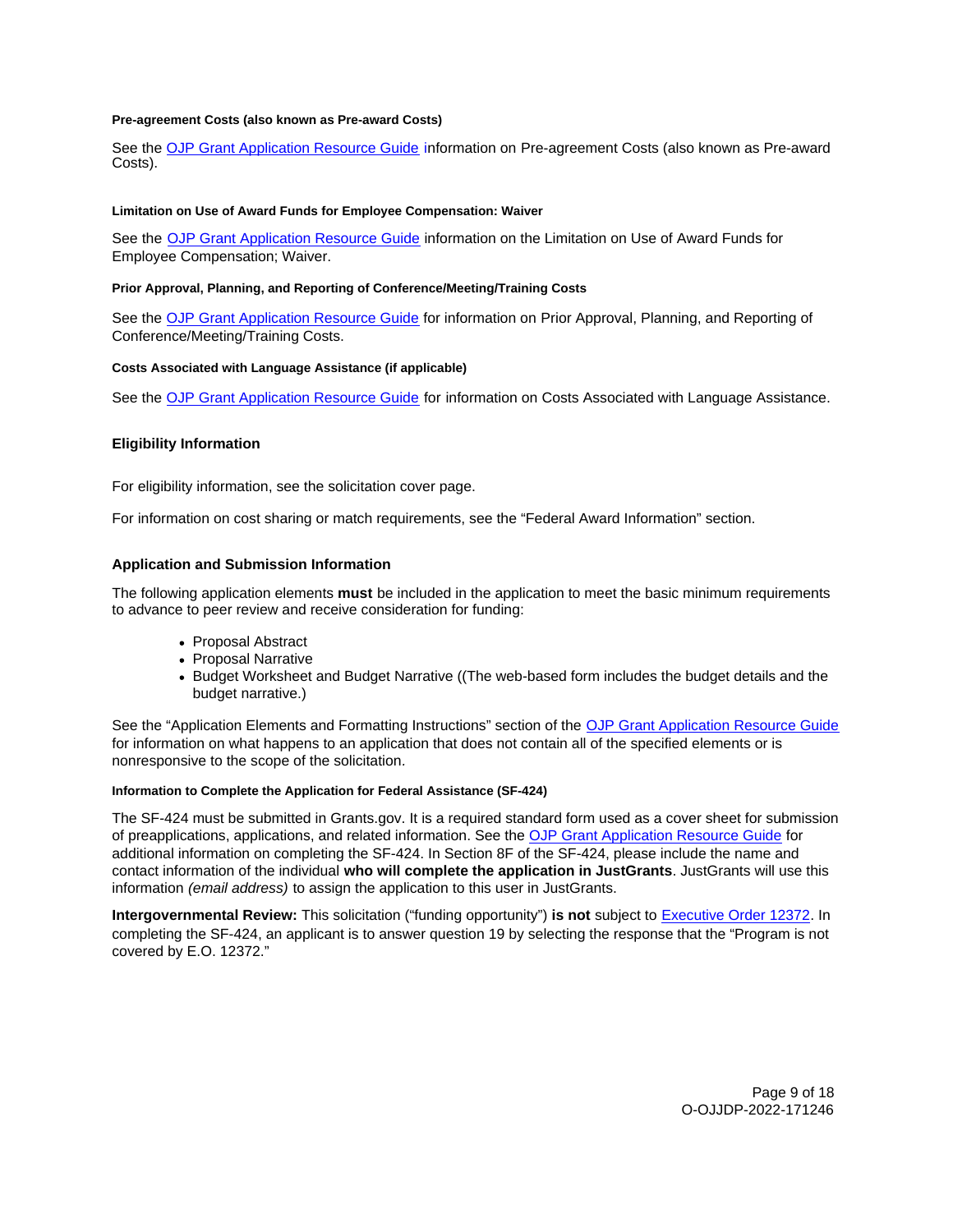#### <span id="page-9-0"></span>**Standard Applicant Information (JustGrants 424 and General Agency Information)**

The Standard Applicant Information section of the JustGrants application is pre-populated with the SF-424 data submitted in [Grants.gov.](https://Grants.gov) The applicant will need to review the Standard Applicant Information in JustGrants and make edits as needed. Within this section, the applicant will need to: add zip codes for areas affected by the project; confirm its Authorized Representative; and verify and confirm the organization's unique entity identifier, legal name, and address.

## **Proposal Abstract**

A proposal abstract (no more than 400 words) summarizing the proposed project, including the purpose of the project, primary activities, expected outcomes, the service area, intended beneficiaries, and subrecipients (if known), will be completed in the JustGrants web-based form. This abstract should be written in the third person and will be made publicly available on the OJP website if the project is awarded.

#### **Proposal Narrative**

The proposal narrative should be submitted as an attachment in JustGrants. The attached document should be double-spaced, using a standard 12-point font; have no less than 1-inch margins; and should not exceed 30 pages. Pages should be numbered and submitted as an attachment. If the proposal narrative fails to comply with these length restrictions, OJJDP may consider such noncompliance in peer review and in final award decision.

The following sections must be included as part of the proposal narrative:

a. Description of the Issue

Applicants should briefly describe the nature and scope of the problem that the program will address (youth and the effects of opioids). The applicant should use data to provide evidence that the problem exists, demonstrate the size and scope of the problem, and document the effects of the problem on the target population and the larger community. Any data or research referenced in the narrative should include information about the source of the data and/or a citation. Applicants should describe the target population and any previous or current attempts to address the problem. Applicants should describe any research or evaluation studies that relate to the problem and contribute to their understanding of its causes and potential solutions. While OJJDP expects applicants to review the research literature for relevant studies, they should also explore whether unpublished local sources of research or evaluation data are available.

## b. Project Design and Implementation

Applicants should detail how the project will operate throughout the funding period and describe the strategies that they will use to achieve the goals and objectives identified in the previous section. Applicants should describe how they will complete the deliverables stated in the Goals, Objectives, and Deliverables section. OJJDP encourages applicants to select evidence-based practices for their programs. This section should also include details regarding any leveraged resources (cash or in-kind) from local sources to support the project and discuss plans for sustainability beyond the grant period.

If the applicant is seeking priority consideration for Priority 1(A), it should address in this section how the proposed project(s) will promote racial equity and/or the removal of barriers to access and opportunity, and/or contribute to greater access to services, for communities that have been historically underserved, marginalized, and adversely affected by inequality.

If the applicant is seeking priority consideration for Priority 1(B), it should address in this section how the proposed project(s) will ensure fairness, equity, and access to justice for all children and families regardless of their religion; gender; age; mental health; cognitive, sensory, or physical disability; sexual orientation or gender identity; or other characteristics historically linked to discrimination or exclusion not already identified under Priority 1(A).

**Timeline.** Applicants should submit a realistic timeline or milestone chart that indicates major tasks associated with the goals and objectives of the project, assigns responsibility for each, and plots completion of each task by month or quarter for the duration of the award, using "Year 1," "Month 1," "Quarter 1," etc., not calendar dates (see "Sample Project Timelines" [here\)](https://ojjdp.ojp.gov/funding/ojjdp-sample-timelines). Applicants should submit the timeline as a separate attachment, as stipulated in Additional Application Components. On receipt of an award, the recipient may revise the timeline,

> Page 10 of 18 O-OJJDP-2022-171246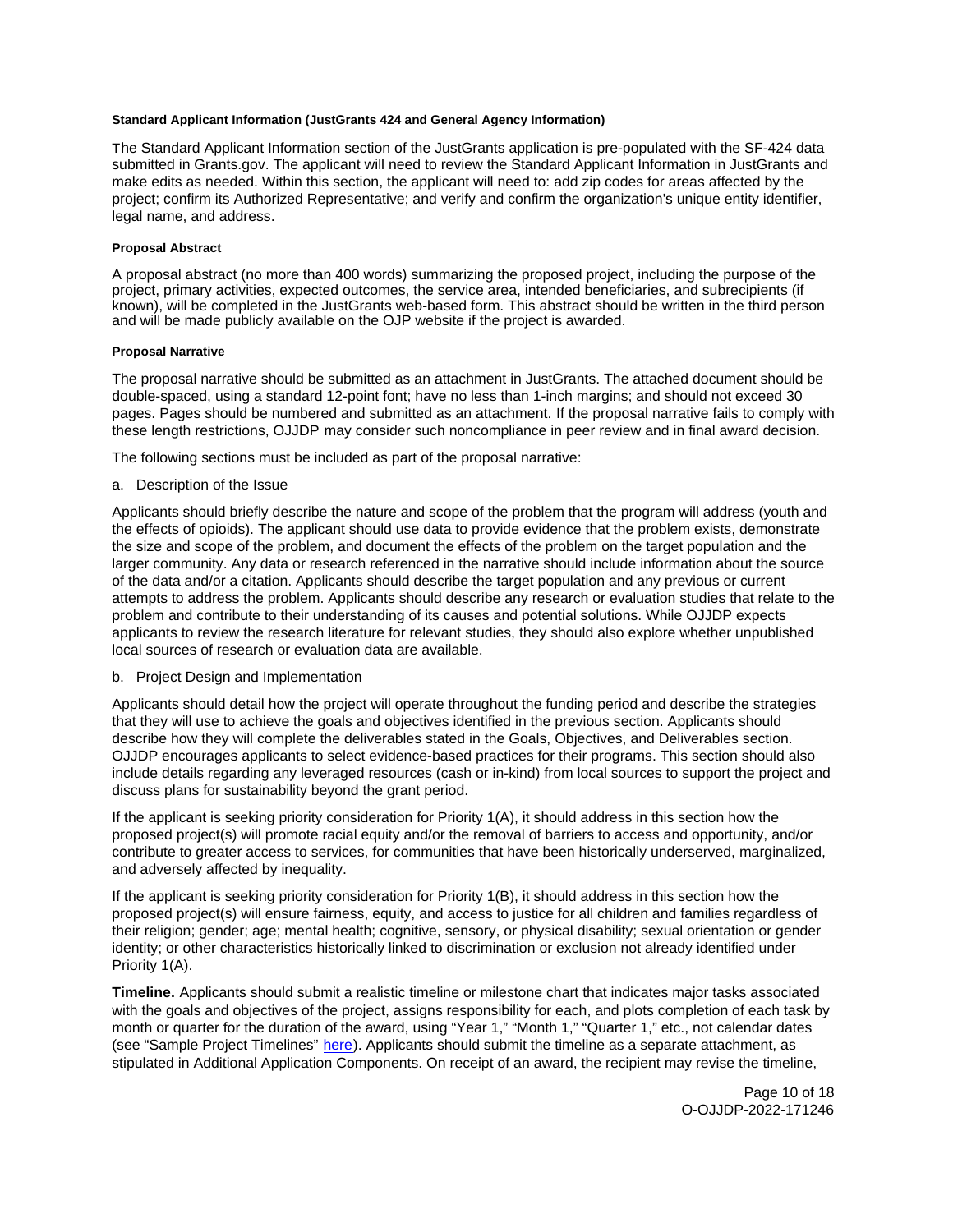<span id="page-10-0"></span>based on training and technical assistance that OJJDP will provide.

## c. Capabilities and Competencies

This section should describe the experience and capability of the applicant organization and any contractors or subgrantees that the applicant will use to implement and manage this effort and its associated federal funding, highlighting any previous experience implementing projects of similar design or magnitude. Applicants should highlight their experience/capability/capacity to manage subawards, including details on their system for fiscal accountability. Management and staffing patterns should be clearly connected to the project design described in the previous section. Applicants should describe the roles and responsibilities of project staff and explain the program's organizational structure and operations. Applicants should include a copy of an organizational chart showing how the organization operates, including who manages the finances; how the organization manages subawards, if there are any; and the management of the project proposed for funding.

If the applicant is seeking priority consideration under Priority 1(C), it should describe within this section how being a culturally specific organization (or funding a culturally specific subrecipient organization at a minimum of 30% of the project budget) will enhance its ability to implement the proposed project(s) and should also specify which culturally specific populations are intended or expected to be served or have their needs addressed under the proposed project(s).

d. Plan for Collecting the Data Required for This Solicitation's Performance Measures

Describe the process for measuring project performance. Identify who will collect the data, who is responsible for performance measurements, and how the information will be used to guide and evaluate the impact of the project. Describe the process that will be used to accurately report data.

Note: Applicants are **not** required to submit performance data with the application. Rather, performance measure information is included as an alert that successful applicants will be required to submit performance data as part of each award's reporting requirements.

OJP will require each successful applicant to submit regular performance data that demonstrate the results of the work carried out under the award. The performance data directly relate to the goals, objectives, and deliverables identified in the "Goals, Objectives, and Deliverables" discussion. Applicants can visit OJP's performance measurement page at [www.ojp.gov/performance](https://www.ojp.gov/performance) for an overview of performance measurement activities at OJP.

A list of performance measure questions for this program can be found at https://ojidp.ojp.gov/funding/grant-performance-measurement/fy-2022-performance-measures.

OJJDP will require award recipients to submit performance measure data and performance reports in JustGrants. OJJDP will provide further guidance on the post-award submission process, if selected for award.

#### **Note on Project Evaluations**

An applicant that proposes to use award funds through this solicitation to conduct project evaluations must follow the guidance in the "Note on Project Evaluations" section in the [OJP Grant Application Resource Guide.](https://www.ojp.gov/funding/Apply/Resources/Grant-App-Resource-Guide.htm)

#### **Goals, Objectives, Deliverables, and Timeline**

The applicant will submit the project's goals, objectives, deliverables, and timeline in the JustGrants web-based form.

## **Budget and Associated Documentation**

## **Budget Worksheet and Budget Narrative (Web-based Form)**

The applicant will complete the JustGrants web-based budget form. See the [OJP Grant Application Resource](https://ojp.gov/funding/Apply/Resources/Grant-App-Resource-Guide.htm)  [Guide](https://ojp.gov/funding/Apply/Resources/Grant-App-Resource-Guide.htm) for additional information.

If the applicant is seeking priority consideration under Priority 1(C) based on the identification of at least one proposed subrecipient as a culturally specific organization, the proposed funding for the subrecipient in the web-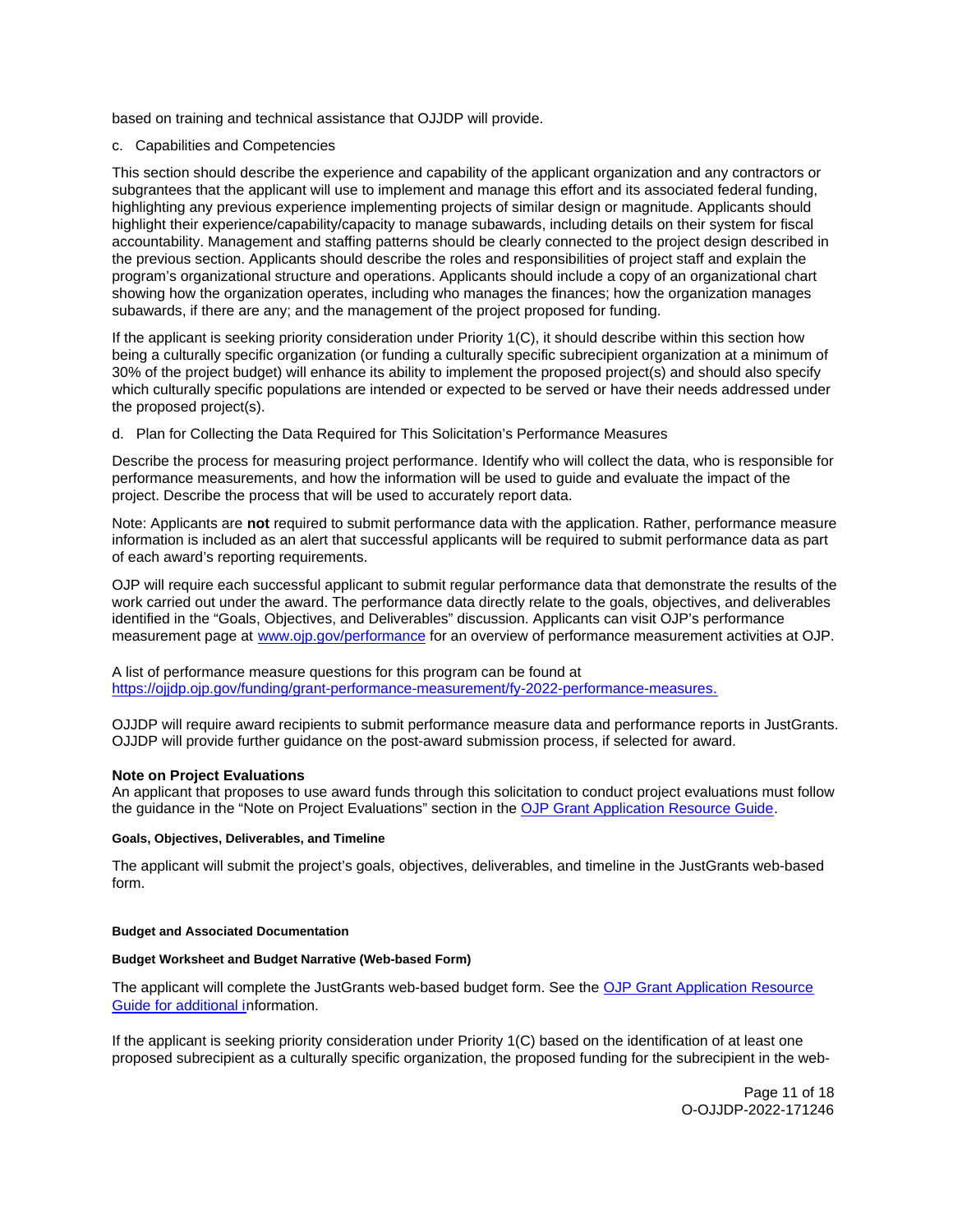## <span id="page-11-0"></span>based budget form **must be a minimum of 30% of award funding.**

The budget narrative must also describe how the activities that will be funded with the (minimum) 30% of award funding provided to the subrecipient **specifically relate to the priority consideration requested under Priority 1(C)** and described in the Capabilities and Competencies section of the application

#### **Indirect Cost Rate Agreement (if applicable)**

The applicant will submit its indirect cost rate agreement by uploading it as an attachment in JustGrants. See the [OJP Grant Application Resource Guide](https://www.ojp.gov/funding/apply/ojp-grant-application-resource-guide#indirect-cost) for additional information.

#### **Financial Management Questionnaire (including applicant disclosure of high-risk status)**

The applicant will download the questionnaire, complete it, and submit it by uploading it as an attachment in JustGrants. See the [OJP Grant Application Resource Guide f](https://www.ojp.gov/funding/apply/ojp-grant-application-resource-guide#fm-internal-controls-questionnaire)or the link to the questionnaire and additional information.

#### **Disclosure of Process Related to Executive Compensation**

If applicable, the applicant will submit a description of the process used to determine executive compensation by uploading the document as an attachment in JustGrants. See the "Application Attachments" section of the [OJP](https://www.ojp.gov/funding/apply/ojp-grant-application-resource-guide#disclosure-process-executive) [Grant Application Resource Guide](https://www.ojp.gov/funding/apply/ojp-grant-application-resource-guide#disclosure-process-executive) for information.

#### **Additional Application Components**

#### **Research and Evaluation Independence and Integrity Statement**

If an application proposes research (including research and development) and/or evaluation, the applicant must demonstrate research/evaluation independence and integrity, including appropriate safeguards, before it may receive award funds. The applicant will submit documentation of its research and evaluation independence and integrity by uploading it as an attachment in JustGrants. For additional information, see the [OJP Grant](https://www.ojp.gov/funding/apply/ojp-grant-application-resource-guide#research-evaluation)  [Application Resource Guide.](https://www.ojp.gov/funding/apply/ojp-grant-application-resource-guide#research-evaluation) 

#### **Disclosures and Assurances**

The applicant will address the following disclosures and assurances.

#### **Disclosure of Lobbying Activities**

Complete and submit the SF-LLL in [Grants.gov.](https://Grants.gov) See the [OJP Grant Application Resource Guide](https://www.ojp.gov/funding/apply/ojp-grant-application-resource-guide#disclosure-lobby) for additional information.

#### **DOJ Certified Standard Assurances**

Review and accept the DOJ Certified Standard Assurances in JustGrants. See the [OJP Grant Application](https://www.ojp.gov/funding/apply/ojp-grant-application-resource-guide#administrative)  [Resource Guide](https://www.ojp.gov/funding/apply/ojp-grant-application-resource-guide#administrative) for additional information.

#### **Applicant Disclosure of Duplication in Cost Items**

Complete the JustGrants web-based Applicant Disclosure of Duplication in Cost Items form. See the [OJP Grant](https://www.ojp.gov/funding/apply/ojp-grant-application-resource-guide#applicant-disclosure-pending-applications) [Application Resource Guide](https://www.ojp.gov/funding/apply/ojp-grant-application-resource-guide#applicant-disclosure-pending-applications) for additional information.

## **DOJ Certifications Regarding Lobbying; Debarment, Suspension and Other Responsibility Matters; and Drug-Free Workplace Requirements**

Review and accept the DOJ Certified Certifications Regarding Lobbying; Debarment, Suspension and Other Responsibility Matters; Drug-Free Workplace Requirements; Law Enforcement and Community Policing in JustGrants. See the [OJP Grant Application Resource Guide](https://www.ojp.gov/funding/apply/ojp-grant-application-resource-guide#administrative) for additional information.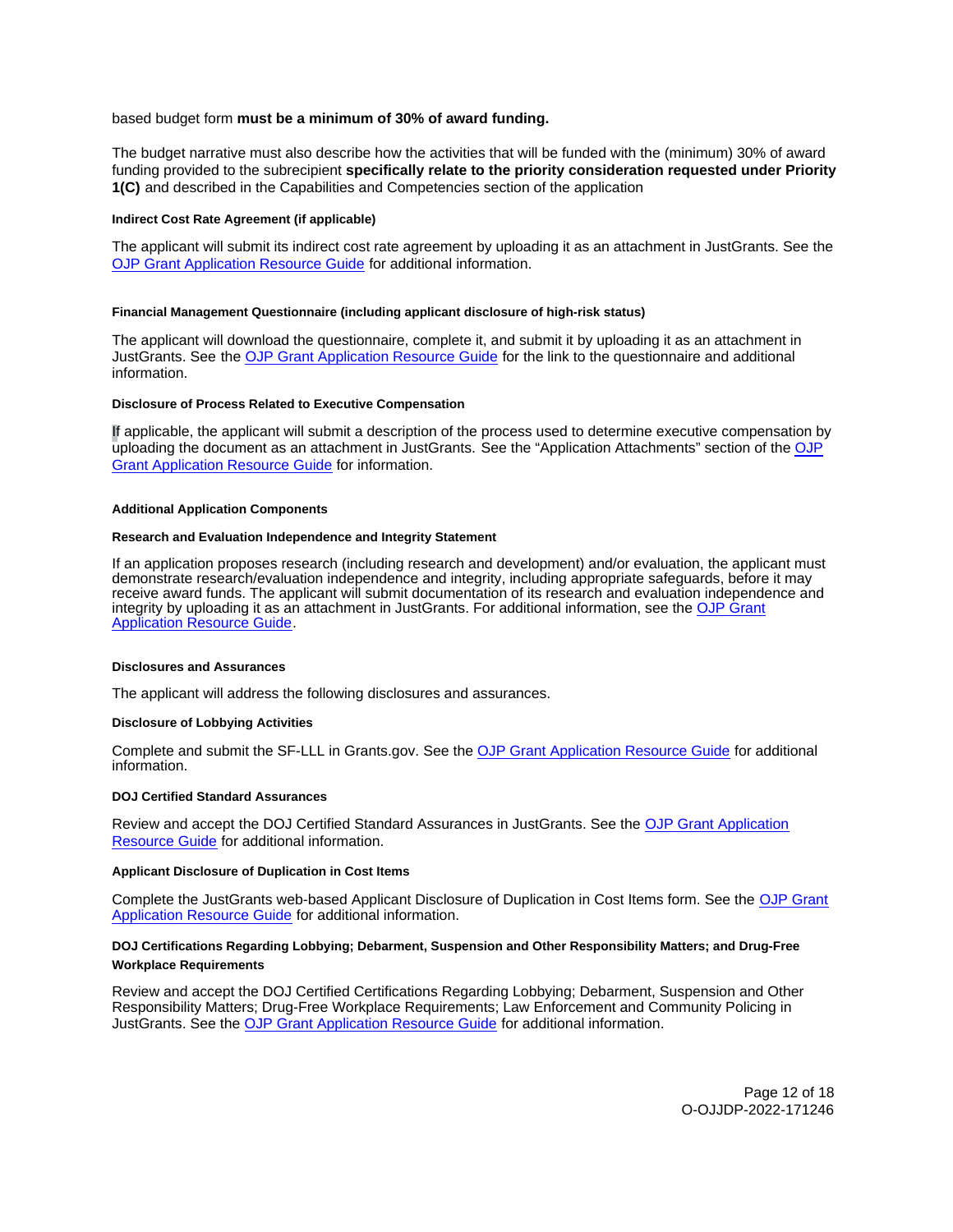## <span id="page-12-0"></span>**Applicant Disclosure and Justification – DOJ High-Risk Grantees (if applicable)**

If applicable, submit the DOJ High-Risk Disclosure and Justification as an attachment in JustGrants. A DOJ highrisk grantee is an award recipient that has received a DOJ high-risk designation based on a documented history of unsatisfactory performance, financial instability, management system or other internal control deficiencies, or noncompliance with award terms and conditions on prior awards, or is otherwise not responsible. See the [OJP](https://www.ojp.gov/funding/apply/ojp-grant-application-resource-guide#applicant-disclosure-justification)  [Grant Application Resource Guide](https://www.ojp.gov/funding/apply/ojp-grant-application-resource-guide#applicant-disclosure-justification) for additional information.

## **How to Apply**

Step 1: The applicant must submit the **SF-424** and **SF-LLL** in [Grants.gov](https://Grants.gov) at [https://www.grants.gov/web/grants/register.html.](https://www.grants.gov/web/grants/register.html) 

Step 2: The applicant must then submit the **full application,** including attachments, in JustGrants in [JustGrants.usdoj.gov.](https://justicegrants.usdoj.gov/)

For additional information, see the "How to Apply" section in the [OJP Grant Application Resource Guide](https://www.ojp.gov/funding/apply/ojp-grant-application-resource-guide#apply) and the [DOJ Application Submission Checklist.](https://justicegrants.usdoj.gov/sites/g/files/xyckuh296/files/media/document/appln-submission-checklist.pdf)

#### **Submission Dates and Time**

The **SF-424 and the SF-LLL** must be submitted in [Grants.gov](https://Grants.gov) by 11:59 p.m. eastern time on May 25, 2022.

The **full application** must be submitted in JustGrants by 08:59 p.m. eastern time on June 8, 2022.

OJP urges applicants to submit their [Grants.gov](https://Grants.gov) and JustGrants submissions prior to the due dates to allow sufficient time to correct errors and resubmit by the submission deadlines if a rejection notification is received. To be considered timely, the **full application** must be submitted in JustGrants by the JustGrants application deadline.

## **Experiencing Unforeseen Technical Issues**

An applicant that experiences unforeseen SAM.gov, [Grants.gov,](https://Grants.gov) or JustGrants technical issues beyond its control that prevent application submission by the deadline must demonstrate all efforts in requesting technical support in order to submit an application by the deadline. Technical support is available via phone and email to the applicable SAM.gov, [Grants.gov,](https://Grants.gov) or JustGrants support centers or service desks in which an applicant received a ticket number for resolution. If an applicant misses a deadline due to unforeseen technical difficulties, the applicant may request a waiver to submit an application after the deadline. Note: If an applicant does not submit all of the required [Grants.gov](https://Grants.gov) forms by the [Grants.gov](https://Grants.gov) deadline, the applicant will not be able to proceed to the JustGrants portion of the application process.

An applicant experiencing technical difficulties with the following systems must contact the associated support desk indicated below to report the technical issue and receive a tracking number:

- [Grants.gov](https://Grants.gov)  contact the [Grants.gov Customer Support Hotline](https://www.grants.gov/web/grants/support.html)
- SAM.gov contact the [SAM Help Desk \(Federal Service Desk\)](https://www.fsd.gov/gsafsd_sp)
- JustGrants contact the JustGrants Support Desk at [JustGrants.Support@usdoj.gov](mailto:JustGrants.Support@usdoj.gov) or 833–872–5175

An applicant requesting a waiver to submit a late application must document their request for technical assistance in an email to the OJP Response Center at [grants@ncjrs.gov](file:///C:/Users/local_Yehj/INetCache/Content.Outlook/20U4XBR7/grants@ncjrs.gov) **within 24 hours after the application deadline** to request approval to submit its application after the deadline. If an applicant has technical issues with [Grants.gov,](https://Grants.gov) the applicant must contact the Response Center within 24 hours of the [Grants.gov](https://Grants.gov) deadline to request approval to submit after the deadline. However, waiver requests will not be reviewed until after the JustGrants deadline to allow time for all waivers to be submitted. Waiver requests to submit after the submission deadline must:

> Page 13 of 18 O-OJJDP-2022-171246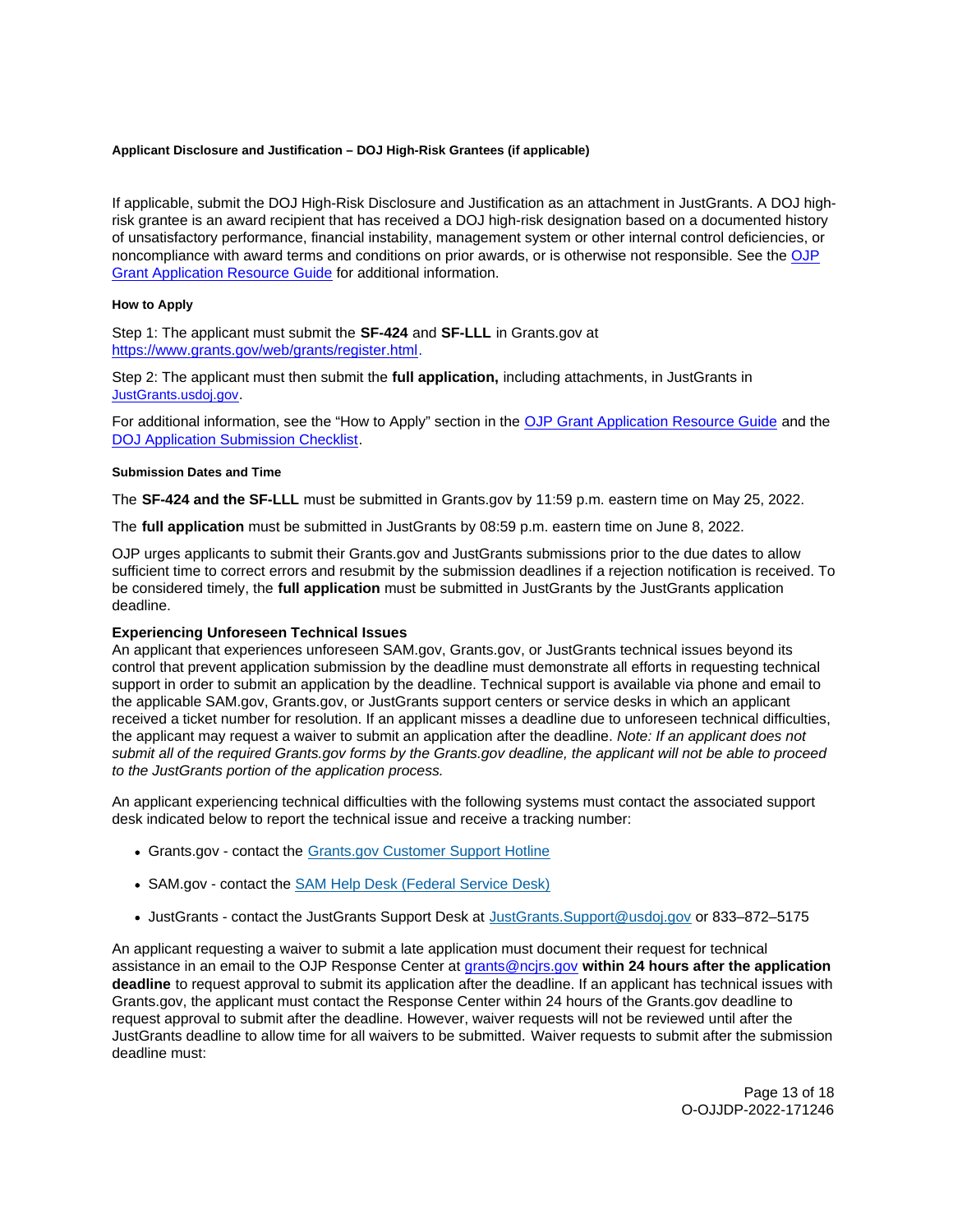- <span id="page-13-0"></span>Describe the technical difficulties experienced.
- Include a timeline of the applicant's submission efforts (e.g., what date and time did the error occur, what date and time was action taken to resolve the issue and resubmit, and what date and time did support representatives respond).
- Include an attachment(s) of the complete grant application and all required documentation and material.
- Include the applicant's Unique Entity Identifier (UEI) and any applicable SAM.gov tracking number(s), [Grants.gov](https://Grants.gov) Help Desk ticket numbers, and JustGrants Support Desk ticket numbers.

OJP will review each request for late submission and required supporting documentation and notify the applicant whether the request has been approved or denied. For more details on the waiver process, OJP encourages applicants to review the "Experiencing Unforeseen Technical Issues" section in the [OJP Grant Application](https://www.ojp.gov/funding/apply/ojp-grant-application-resource-guide#experiencing-unforeseen-technical-issues)  [Resource Guide](https://www.ojp.gov/funding/apply/ojp-grant-application-resource-guide#experiencing-unforeseen-technical-issues).

## **Application Review Information**

## **Review Criteria**

## **Merit Review Criteria**

Applications that meet the basic minimum requirements will be evaluated by peer reviewers on how the proposed project/program addresses the following criteria:

- 1. Description of the Issue (10%) evaluate the applicant's understanding of the program/issue to be addressed.
- 2. Project Design and Implementation (45%) evaluate the adequacy of the proposal, including the goals, objectives, timelines, milestones, and deliverables.
- 3. Capabilities and Competencies (25%) evaluate the administrative and technical capacity to successfully accomplish the goals and objectives.
- 4. Plan for Collecting the Data Required for This Solicitation's Performance Measures (10%) evaluate the applicant's understanding of the performance data reporting requirements and the plan for collecting the required data.
- 5. Budget (10%) evaluate for completeness, cost effectiveness, and allowability (e.g., reasonable, allocable, and necessary for project activities).

## **Other Review Criteria/Factors**

Other important considerations for OJJDP include geographic diversity, strategic priorities (specifically including, but not limited to, those mentioned above relating to priority areas), available funding, past performance, and the extent to which the Budget Worksheet and Budget Narrative (web-based form) accurately explain project costs that are reasonable, necessary, and otherwise allowable under federal law and applicable federal cost principles.

## **Review Process**

Applications submitted under this solicitation that meet the basic minimum requirements will be evaluated for technical merit by a peer review panel(s) in accordance with OJP peer review policy and procedures using the review criteria listed above.

OJP screens applications to ensure they meet the basic minimum requirements prior to conducting the peer review. Although specific requirements may vary, the following are common requirements applicable to all OJP solicitations:

- The application must be submitted by an eligible type of applicant.
- The application must request funding within programmatic funding constraints (if applicable).
- The application must be responsive to the scope of the solicitation.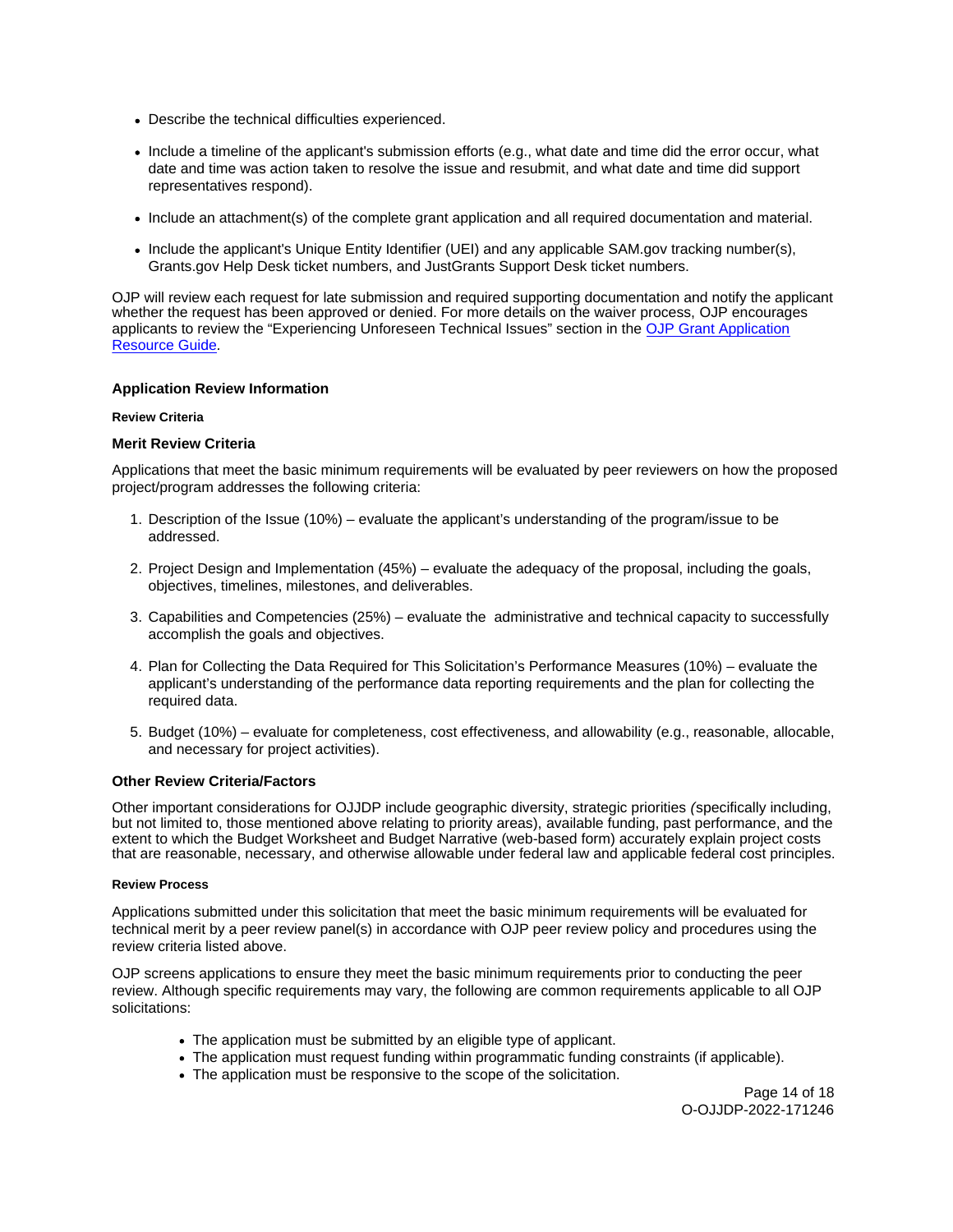The application must include all items necessary to meet the basic minimum requirements.

<span id="page-14-0"></span>Pursuant to the Part 200 Uniform Requirements, before award decisions are made, OJP also reviews information related to the degree of risk posed by the applicant. Among other things to help assess whether an applicant with one or more prior federal awards has a satisfactory record with respect to performance, integrity, and business ethics, OJP checks whether the applicant is listed in SAM as excluded from receiving a federal award.

In addition, if OJP anticipates that an award will exceed \$250,000 in federal funds, OJP also must review and consider any information about the applicant that appears in the nonpublic segment of the integrity and performance system accessible through SAM (currently, the Federal Awardee Performance and Integrity Information System, FAPIIS).

**Important note on FAPIIS:** An applicant may review and comment on any information about itself that currently appears in FAPIIS and was entered by a federal awarding agency. OJP will consider such comments by the applicant, in addition to the other information in FAPIIS, in its assessment of the risk posed by the applicant.

Absent explicit statutory authorization or written delegation of authority to the contrary, all final award decisions will be made by the Assistant Attorney General, who may consider not only peer review ratings and OJJDP recommendations, but also other factors as indicated in this section.

#### **Federal Award Administration Information**

#### **Federal Award Notices**

See the [OJP Grant Application Resource Guide](https://www.ojp.gov/funding/apply/ojp-grant-application-resource-guide#federal-award-notices) for information on award notifications and instructions.

#### **Administrative, National Policy, and Other Legal Requirements**

If selected for funding, in addition to implementing the funded project consistent with the OJP-approved application, the recipient must comply with all award conditions and all applicable requirements of federal statutes and regulations, including the applicable requirements referred to in the assurances and certifications executed in connection with award acceptance. For additional information on these legal requirements, see the "Administrative, National Policy, and Other Legal Requirements" section in the [OJP Grant Application Resource](https://www.ojp.gov/funding/apply/ojp-grant-application-resource-guide#administrative)  [Guide.](https://www.ojp.gov/funding/apply/ojp-grant-application-resource-guide#administrative)

## **Information Technology (IT) Security Clauses**

An application in response to this solicitation may require inclusion of information related to information technology security. See the [OJP Grant Application Resource Guide](https://www.ojp.gov/funding/apply/ojp-grant-application-resource-guide#information-technology) for information on information technology security.

#### **General Information about Post-Federal Award Reporting Requirements**

In addition to the deliverables described in the "Program Description" section, all award recipients under this solicitation will be required to submit certain reports and data.

Required reports. Award recipients typically must submit quarterly financial reports, semi-annual performance reports, final financial and performance reports, and, if applicable, an annual audit report in accordance with the Part 200 Uniform Requirements or specific award conditions. Future awards and fund drawdowns may be withheld if reports are delinquent. (In appropriate cases, OJP may require additional reports.)

See the [OJP Grant Application Resource Guide](https://www.ojp.gov/funding/Apply/Resources/Grant-App-Resource-Guide.htm) for additional information on specific post-award reporting requirements, including performance measure data.

## **Federal Awarding Agency Contact(s)**

For OJP contact(s), see the solicitation cover page.

For contact information for [Grants.gov](https://Grants.gov), see the solicitation cover page.

For contact information for JustGrants, see the solicitation cover page.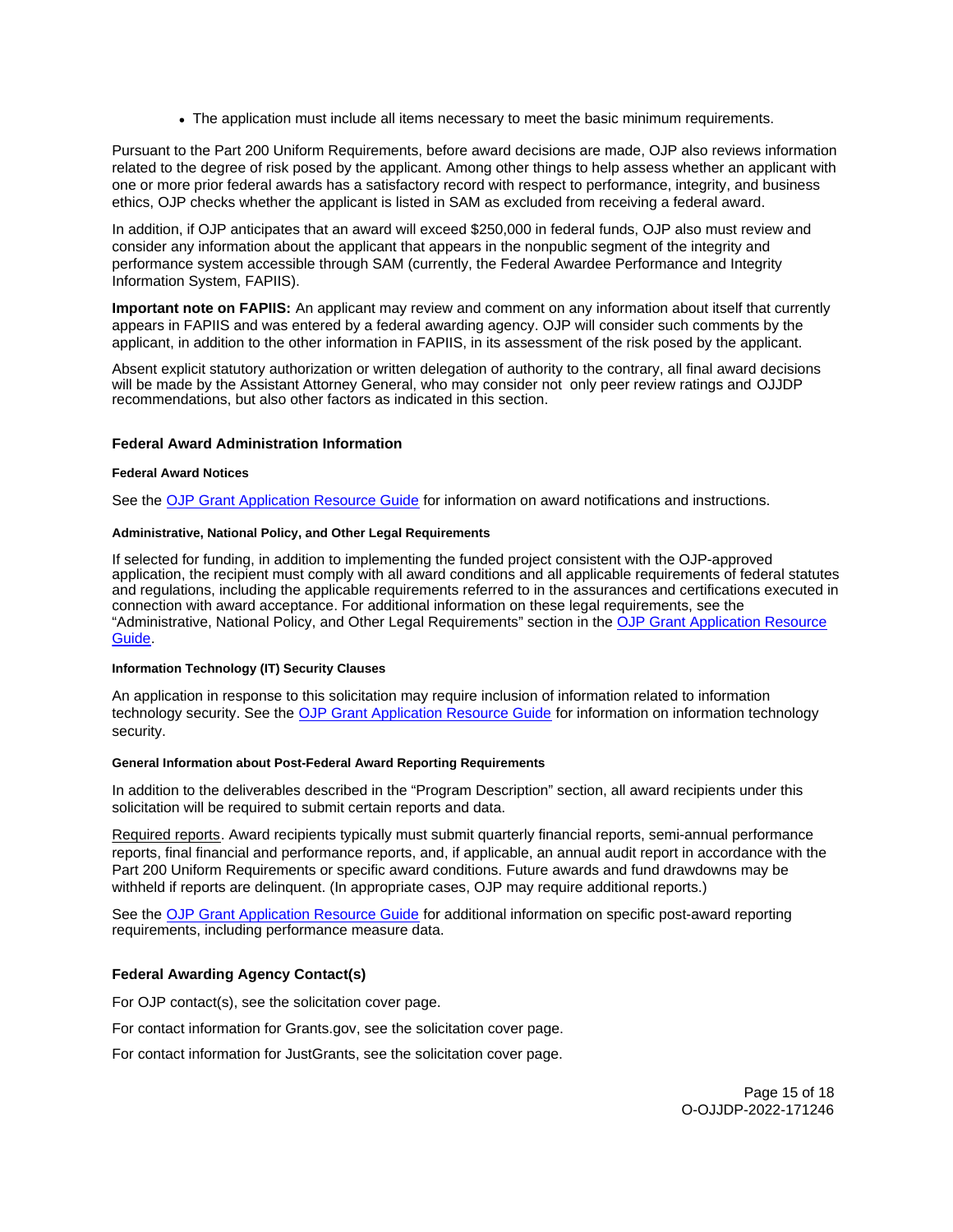## <span id="page-15-0"></span>**Other Information**

## **Freedom of Information and Privacy Act (5 U.S.C. 552 and 5 U.S.C. 552a)**

See the [OJP Grant Application Resource Guide](https://www.ojp.gov/funding/apply/ojp-grant-application-resource-guide#foia) for information on the Freedom of Information and Privacy Act (5 U.S.C. 552 and 5 U.S.C. 552a).

## **Provide Feedback to OJP**

See the [OJP Grant Application Resource Guide](https://www.ojp.gov/funding/apply/ojp-grant-application-resource-guide#feedback) for information on how to provide feedback to OJP.

#### **Performance Measures**

A list of performance measure questions for this program can be found at

[https://ojjdp.ojp.gov/funding/grant-performance-measurement/fy-2022-performance-measures](https://ojjdp.ojp.gov/funding/performance-measures/performance-measures-opioid-affected-youth-program.pdf)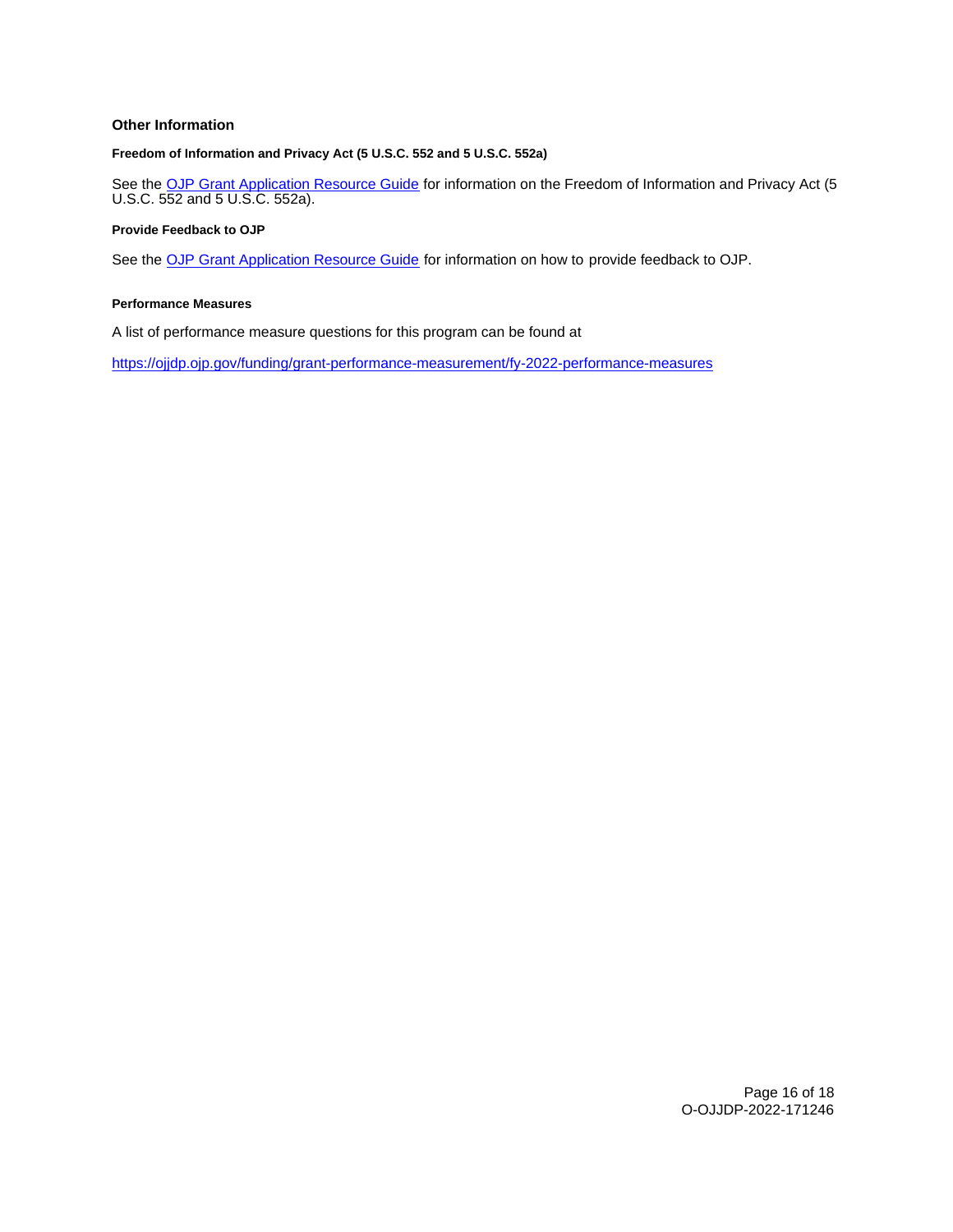## <span id="page-16-0"></span>**Application Checklist**

This application checklist has been created as an aid in developing an application. The [DOJ Application](https://justicegrants.usdoj.gov/sites/g/files/xyckuh296/files/media/document/appln-submission-checklist.pdf)  [Submission Checklist](https://justicegrants.usdoj.gov/sites/g/files/xyckuh296/files/media/document/appln-submission-checklist.pdf) is another resource.

Prior to registering in [Grants.gov](https://Grants.gov):

Confirm your Entity's [System Award Management \(SAM\)](https://sam.gov/SAM/) Registration Information (see [OJP Grant](https://www.ojp.gov/funding/apply/ojp-grant-application-resource-guide#apply)  [Application Resource Guide\)](https://www.ojp.gov/funding/apply/ojp-grant-application-resource-guide#apply)

To register in [Grants.gov](https://Grants.gov):

- Acquire an Authorized Organization Representative (AOR) and a [Grants.gov](https://Grants.gov) username and password (see [OJP Grant Application Resource Guide\)](https://www.ojp.gov/funding/apply/ojp-grant-application-resource-guide#apply)
- Acquire AOR confirmation from the E-Business Point of Contact (E-Biz POC) (see OJP Grant Application [Resource Guide\)](https://www.ojp.gov/funding/apply/ojp-grant-application-resource-guide#apply)

To find the funding opportunity:

- Search for the funding opportunity in [Grants.gov](https://Grants.gov) using the opportunity number, assistance listing, or keyword(s)
- Access the funding opportunity and application package (see Step 7 in the [OJP Grant Application Resource](https://www.ojp.gov/funding/apply/ojp-grant-application-resource-guide#apply)  [Guide\)](https://www.ojp.gov/funding/apply/ojp-grant-application-resource-guide#apply)
- Sign up for [Grants.gov](https://Grants.gov) email [notifications](https://www.grants.gov/web/grants/manage-subscriptions.html) (optional) (see [OJP Grant Application Resource Guide\)](https://www.ojp.gov/funding/apply/ojp-grant-application-resource-guide#apply)
- Read Important Notice: Applying for Grants in Grants.gov
- Read OJP policy and guidance on conference approval, planning, and reporting available at [ojp.gov/financialguide/DOJ/PostawardRequirements/chapter3.10a.htm](https://ojp.gov/financialguide/DOJ/PostawardRequirements/chapter3.10a.htm) (see [OJP Grant Application](https://www.ojp.gov/funding/apply/ojp-grant-application-resource-guide#prior-approval)  [Resource Guide\)](https://www.ojp.gov/funding/apply/ojp-grant-application-resource-guide#prior-approval)

## **Overview of Post-Award Legal Requirements:**

Review the ["Overview of Legal Requirements Generally Applicable to OJP Grants and Cooperative](https://www.ojp.gov/funding/explore/legal-overview-awards)  [Agreements - FY 2022 Awards"](https://www.ojp.gov/funding/explore/legal-overview-awards) in the [OJP Funding Resource Center.](https://www.ojp.gov/funding/explore/legal-overview-awards)

#### **Review Scope Requirement:**

The federal amount requested is within the allowable limit of \$750,000.

#### **Review Eligibility Requirement:**

The following entities are eligible to apply:

- State governments
- City or township governments
- Public and state-controlled institutions of higher education
- County governments
- Public housing authorities/Indian housing authorities
- Native American organizations (other than federally recognized governments)
- Native American governments (federally recognized)
- Nonprofits having a  $501(c)(3)$  status with the IRS, other than institutions of higher education
- Private institutions of higher education
- For-profit organizations other than small businesses
- Independent school districts
- Small businesses

#### **Prepare to submit the Application for Federal Assistance standard form (SF)-424 and Disclosure of Lobbying Activities form (SF-LLL)**

- Review information to complete the Application for Federal Assistance (SF-424) in [Grants.gov](https://Grants.gov)<br>• Complete Standard Applicant Information (SF-424 information from Grants.gov)<br>• Submit the SF-424 and SF-LLL in Grants.gov
- 
-